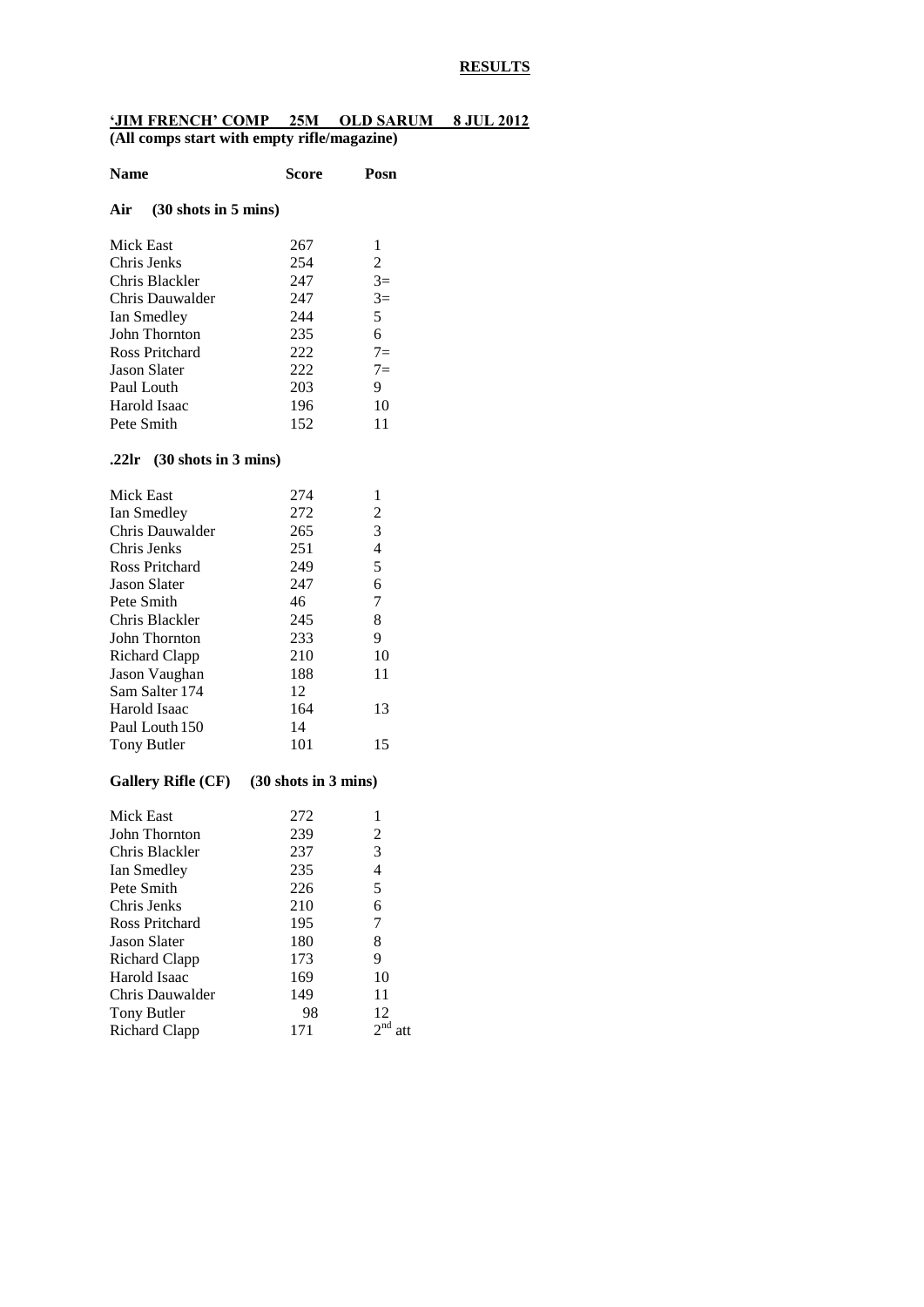| Aggregate           | Air | .22 | <b>GRCF</b> | <b>Total</b> | Posn |
|---------------------|-----|-----|-------------|--------------|------|
| Mick East           | 267 | 274 | 272         | 813          | 1    |
| Ian Smedley         | 244 | 272 | 235         | 751          | 2    |
| Chris Blackler      | 247 | 245 | 237         | 729          | 3    |
| Chris Jenks         | 254 | 251 | 210         | 715          | 4    |
| John Thornton       | 235 | 233 | 239         | 707          | 5    |
| Ross Pritchard      | 222 | 249 | 195         | 666          | 6    |
| Chris Dauwalder     | 247 | 265 | 149         | 661          | 7    |
| <b>Jason Slater</b> | 222 | 247 | 180         | 649          | 8    |
| Pete Smith          | 152 | 246 | 226         | 624          | 9    |
| Harold Isaac        | 196 | 164 | 169         | 529          | 10   |
| Richard Clapp       |     | 210 | 173         | 383          | 11   |
| Paul Louth          | 152 | 150 |             | 302          | 12   |
| Tony Butler         |     | 101 | 98          | 199          | 13   |
| Jason Vaughan       |     | 188 |             | 188          | 14   |
| Sam Salter          | 174 |     | 174         | 15           |      |